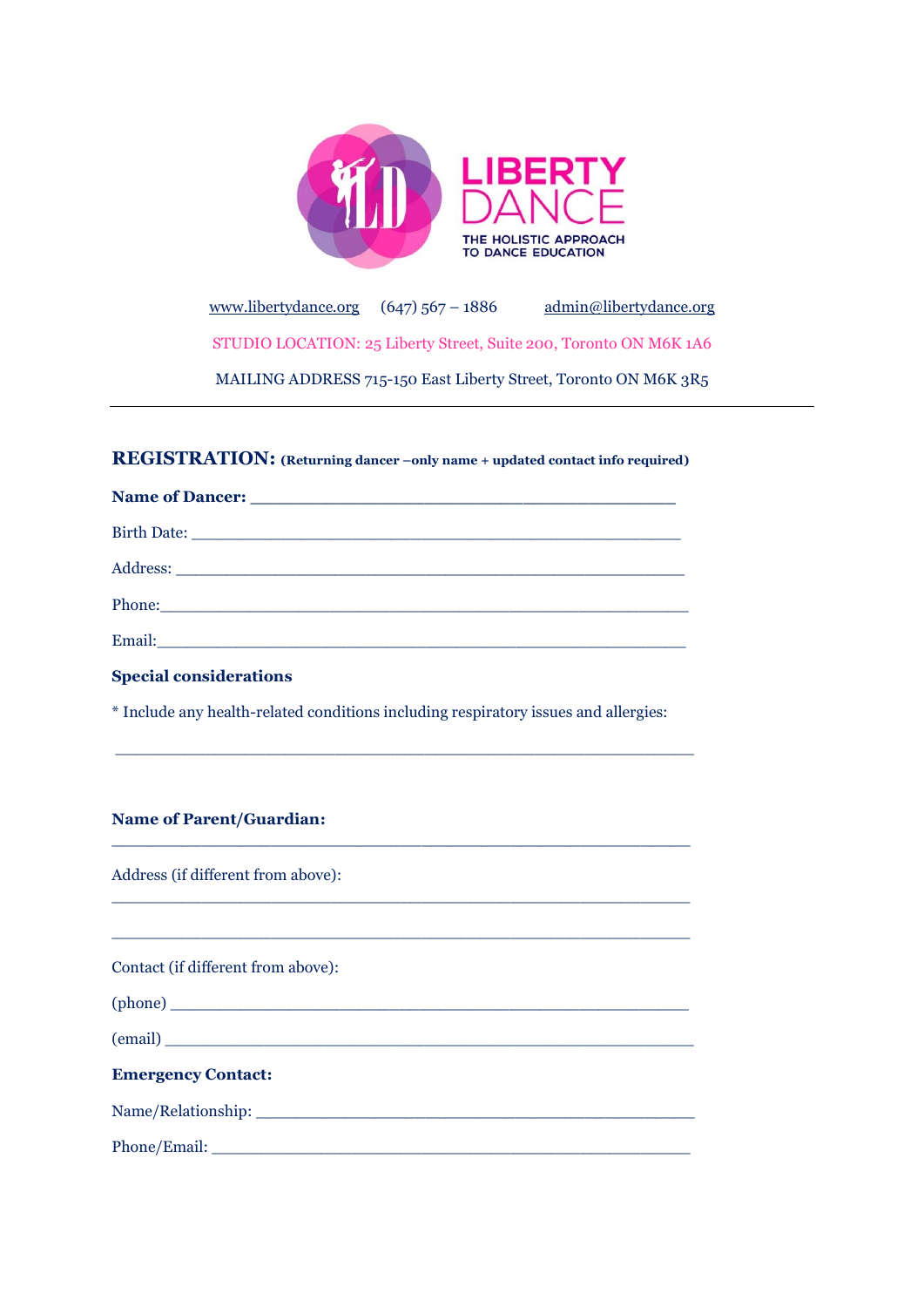### **HYBRID GROUP CLASS (In-Studio or Online):**

| $\Box$ PARENT & TOT (age 1-2) SUNDAYS 10:30-11:00am                                            |                                                                                    |                                                                                                                                                                                                                    |  |
|------------------------------------------------------------------------------------------------|------------------------------------------------------------------------------------|--------------------------------------------------------------------------------------------------------------------------------------------------------------------------------------------------------------------|--|
|                                                                                                | $\Box$ May 8 <sup>th</sup> $\Box$ May 15 <sup>th</sup> $\Box$ May 29 <sup>th</sup> |                                                                                                                                                                                                                    |  |
| $\Box$ CREATIVE DANCE (age 3-4) THURSDAYS 4:30-5:00pm                                          |                                                                                    |                                                                                                                                                                                                                    |  |
|                                                                                                |                                                                                    | $\Box$ May $5^{\text{th}}$ $\Box$ May $12^{\text{th}}$ $\Box$ May $19^{\text{th}}$ $\Box$ May $26^{\text{th}}$                                                                                                     |  |
| □ CREATIVE DANCE (age 3-4) SUNDAYS 11:00-11:30am                                               |                                                                                    |                                                                                                                                                                                                                    |  |
|                                                                                                | $\Box$ May 8 <sup>th</sup> $\Box$ May 15 <sup>th</sup> $\Box$ May 29 <sup>th</sup> |                                                                                                                                                                                                                    |  |
| $\Box$ MINI BALLET (age 5-6) THURSDAYS 5:00-5:45pm                                             |                                                                                    |                                                                                                                                                                                                                    |  |
|                                                                                                |                                                                                    | $\Box$ May $5^{th}$ $\Box$ May $12^{th}$ $\Box$ May $19^{th}$ $\Box$ May $26^{th}$                                                                                                                                 |  |
| $\Box$ MINI HIP HOP (age 5-7) TUESDAYS 3:45-4:30pm                                             |                                                                                    |                                                                                                                                                                                                                    |  |
|                                                                                                |                                                                                    | $\square \ \mathbf{May\ } 3^{\mathrm{rd}} \qquad \qquad \square \ \mathbf{May\ } 10^{\mathrm{th}} \qquad \qquad \square \ \mathbf{May\ } 17^{\mathrm{th}} \qquad \qquad \square \ \mathbf{May\ } 24^{\mathrm{th}}$ |  |
| □ JR-INTER HIP HOP (age 8-12) TUESDAYS 4:30-5:30pm                                             |                                                                                    |                                                                                                                                                                                                                    |  |
|                                                                                                |                                                                                    | $\Box$ May $3^{\rm rd}$ $\hfill \Box$ May $10^{\rm th}$ $\hfill \Box$ May $17^{\rm th}$ $\hfill \Box$ May $24^{\rm th}$                                                                                            |  |
| $\square$ JR-INTER ACRO (age 8-12) $\hspace{1.6cm} \text{TUESDAYS}\;5:30\text{-}6:30\text{pm}$ |                                                                                    |                                                                                                                                                                                                                    |  |
|                                                                                                |                                                                                    | $\Box$ May 3 <sup>rd</sup> $\Box$ May 10 <sup>th</sup> $\Box$ May 17 <sup>th</sup> $\Box$ May 24 <sup>th</sup>                                                                                                     |  |
| $\Box$ JR-INTER JAZZ (age 8-12) THURSDAYS 5:45-6:45pm                                          |                                                                                    |                                                                                                                                                                                                                    |  |
|                                                                                                |                                                                                    | $\Box$ May $5^{\text{th}}$ $\Box$ May $12^{\text{th}}$ $\Box$ May $19^{\text{th}}$ $\Box$ May $26^{\text{th}}$                                                                                                     |  |
| $\Box$ JR-INTER STRETCH & MEDITATION THURSDAYS 6:45-7:30pm                                     |                                                                                    |                                                                                                                                                                                                                    |  |
|                                                                                                |                                                                                    | $\Box$ May $5^{\text{th}}$ $\Box$ May $12^{\text{th}}$ $\Box$ May $19^{\text{th}}$ $\Box$ May $26^{\text{th}}$                                                                                                     |  |

### **GROUP CLASS FEES (HST included):**

| <b>CLASS DURATION</b> | <b>IN-STUDIO FEE</b> | <b>ONLINE FEE</b> |
|-----------------------|----------------------|-------------------|
| 30 min                | \$18                 | \$14              |
| $45 \text{ min}$      | \$21.50              | \$17.50           |
| 60 min                | \$24                 | \$20              |
| $75 \text{ min}$      | \$28                 | \$23              |
| 90 min                | \$32                 | \$26              |

#### **PRIVATE & SEMI-PRIVATE CLASSES:**

Appointments can be made through Michelle, if you'd like to schedule a class outside of the group classes offered. These classes can be in-studio or online. The fees outlined below are based on a private class with 1 dancer. For 2 dancers in a semi-private class, the fees below are split between the dancers attending.

| <b>LOCATION</b>  | 90 min<br>class | 75 min class | 60 min class | 45 min class | 30 min class |
|------------------|-----------------|--------------|--------------|--------------|--------------|
| <b>ONLINE</b>    | \$105           | \$87.50      | 870          | \$52.50      | \$35         |
| <b>IN-STUDIO</b> | \$225           | \$187.50     | \$150        | \$112.50     | \$75         |

**METHOD OF PAYMENT:** \_\_\_\_\_\_ CASH \_\_\_\_\_\_\_\_E-TRANSFER \_\_\_\_\_\_\_CREDIT CARD